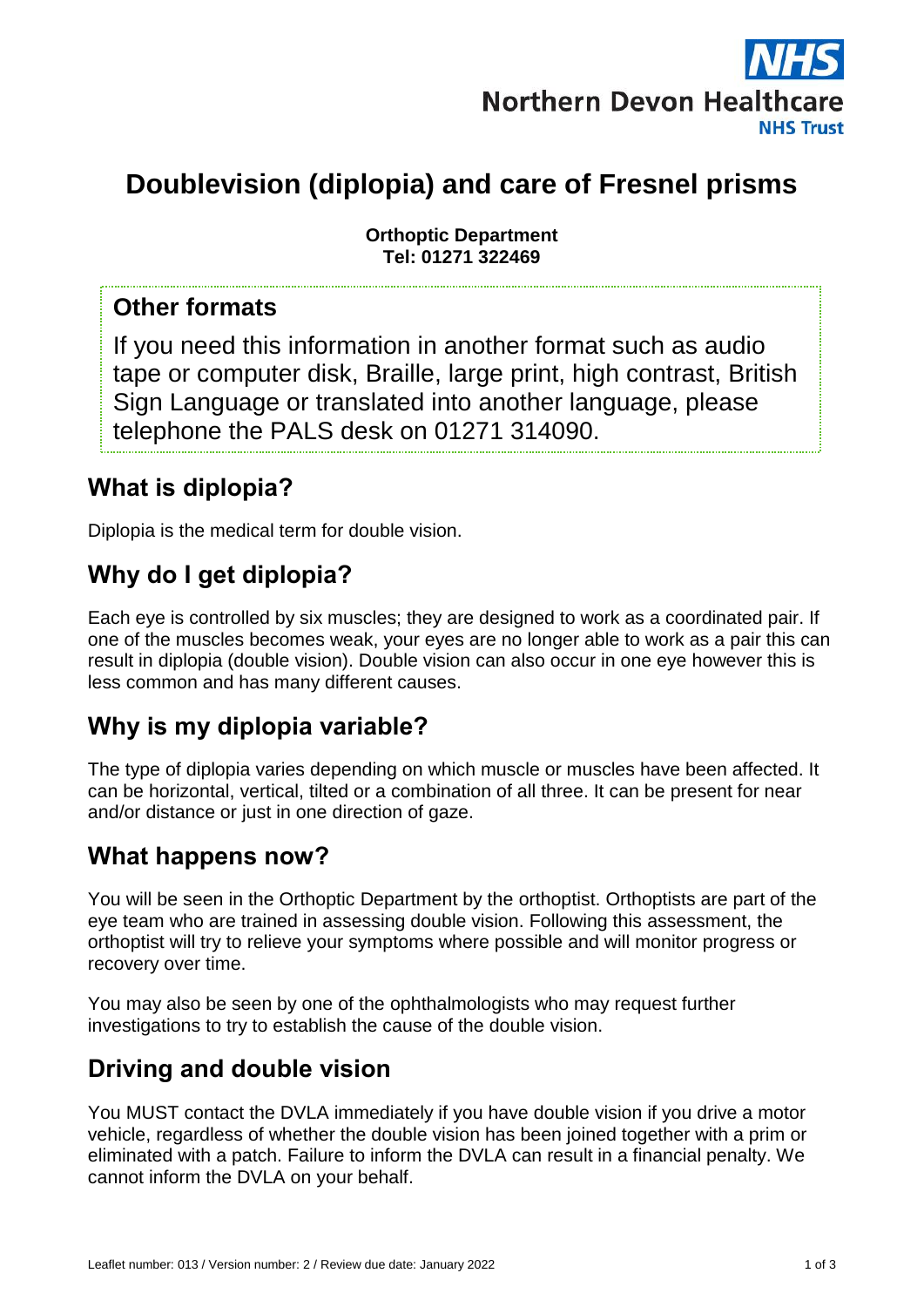You can inform the DVLA by completing an online form using the link at the bottom of this leaflet or by filling in a V1 form which can be printed from the DVLA website.

#### **How can I eliminate the diplopia?**

This can be achieved by using a prism. A prism can be attached to your own glasses or plain glasses to join the diplopia. These prisms are called Fresnel prisms.

Sometimes it is not possible to join the diplopia, so it may be necessary to cover one eye to eliminate the second image. This will improve comfort and safety. It will not damage the eyesight or alter the cause of the problem but it will affect your depth perception.

#### **Fresnel prisms**

This is a temporary treatment which can easily be adjusted if your diplopia changes. The prism is a plastic sheet which is cut to fit your own glasses. The prisms have a smooth side and a bumpy side. The smooth side attaches to the inside of your lens using water. Once dry they rarely fall off.

## **Advantages of a Fresnel prism**

Eliminates diplopia and allows comfortable vision. It can easily be changed if your diplopia changes over time.

#### **Disadvantages of a Fresnel prism**

Can blur vision and cause distortion; straight lines can appear bent. Some people are aware of light splitting into rainbows.

#### **Cleaning my Fresnel prism**

The rough side of the prism is exposed and tends to collect dust, grease and make-up and may need to be cleaned. Using a gentle stream of water and a soft brush the prism can be cleaned without removing it. Brush gently in the same directions as the lines on the prism. If it is dirty with grease or make-up then a small amount of washing up liquid can be used.

## **Removing and replacing the prism**

If the prism falls off or you need to remove it for cleaning, it can be replaced easily:

- 1. It is essential that the lines on the prism are in the same direction as when the prism was fitted by the orthoptist and that the prism is replaced on the same lens.
- 2. Whilst holding the glasses in shallow water or under a gently running tap, press the smooth side of the prism to the inside of the correct lens of your glasses.
- 3. Remove the glasses from the water, check the lines on the prism are correctly positioned then squeeze out the air bubbles.